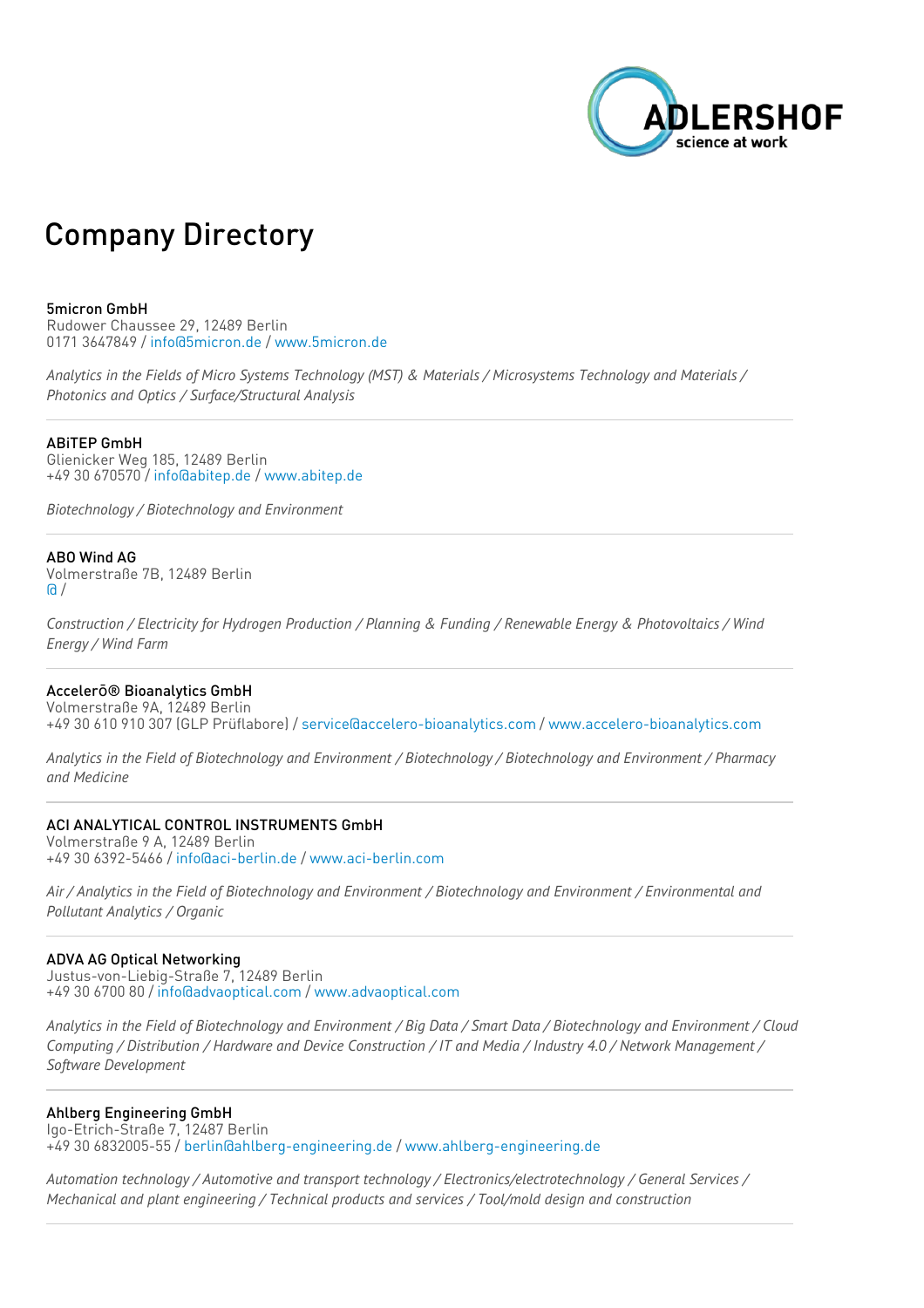## ANiMOX GmbH

Max-Planck-Straße 3, 12489 Berlin +49 30 6392-1040 / [info@animox.de](mailto:info@animox.de) / [www.animox.de](http://www.animox.de)

*Biotechnology and Environment / Environmental Technology / Examination of Contaminated Materials / Recycling / Recycling of Protein-Containing Raw Substances, Residues and Waste Materials*

## asis Soft- und Hardware GmbH

Albert-Einstein-Straße 14, 12489 Berlin +49 30 2201229-00 / [info@asis-it.de](mailto:info@asis-it.de) / [www.asis-it.de](http://www.asis-it.de)

Automobile Electronics / Data Protection, Transfer, Storage / Detection Systems / Health Care / IT and Media / Payment System / Secure Communication / Secure Infrastructure / Security Technology / Traffic Management / Traffic and Logistics

## Atos Deutschland GmbH

Am Studio 16, 12489 Berlin +49 211 399-0 / [de-info@atos.net](mailto:de-info@atos.net) / [www.de.atos.net](http://www.de.atos.net)

Consultancy / Consulting and services for companies / General Services / IT and Media / IT-consultancy / Process *management/process optimisation / Secure Communication / Secure Infrastructure / Security Technology*

Azimut Space GmbH

Carl-Scheele-Str. 14, 12489 Berlin +49 30 6392 6071 / [info@azimutspace.com](mailto:info@azimutspace.com) / [www.azimutspace.com](http://www.azimutspace.com)

*Aeronautics/aerospace technology / Aerospace / Consultancy / Consulting and services for companies / Electrical Ground Support Equipment / Energy Subsystem / General Services / Ground Support / Mechanical Ground Support Equipment (MGSE) / Microsystems Technology and Materials / Nanosatellites / Qualification and Testing Equipment / Satellite* Systems / Satellites / Subsystems / Technical products and services / Technology consultancy / Testing and Support *Equipment / Thermal Vacuum (TVAC) / Transport Container*

## biotechrabbit GmbH

Volmerstraße 9, 12489 Berlin +49 30 555782110 / [info@biotechrabbit.com](mailto:info@biotechrabbit.com) / [www.biotechrabbit.com](http://www.biotechrabbit.com)

*Biotechnology / Biotechnology and Environment / Enzymes / Proteins*

## BIOWORX Biotechnologielabor -Thomas Grimm-

Max-Planck-Str. 3, 12489 Berlin +49 30 6392-1041 / [info@bioworx.de](mailto:info@bioworx.de) / [www.bioworx.de](http://www.bioworx.de)

*Bacteria and Yeasts / Bioactive Enzymes / Biological and Chemical Syntheses / Biotechnology / Biotechnology and* Environment / Development of Enzyme Preparations / Enzyme Catalysis / Enzymes / Fine Chemicals of Enzymatic and *Microbial Production / Organic Synthesis Chemistry / Pharmaceutics (Synthesis of Active Pharmaceutical Ingredients) / Pharmacy and Medicine / Processes for the Production of Pharmaceutical Products / Propagation and Fermentation / Separation and Processing of Substances / Technical Enzymes from Microbial and Vegetational Sources*

## Blue Biolabs GmbH

Magnusstraße 11, 12489 Berlin +49 30 6392-3507 / [info@bluebiolabs.de](mailto:info@bluebiolabs.de) / [www.bluebiolabs.de](http://www.bluebiolabs.de)

Analytics in the Field of Biotechnology and Environment / Biotechnology and Environment / Environmental Technoloav / *Environmental and Pollutant Analytics*

# Brilliance Fab Berlin GmbH & Co. KG

Max-Planck-Str. 3, 12489 Berlin +49 30 6392-8151 / [info@berlin-bfb.de](mailto:info@berlin-bfb.de) / [www.berlin-bfb.de](http://www.berlin-bfb.de)

*Photonics and Optics*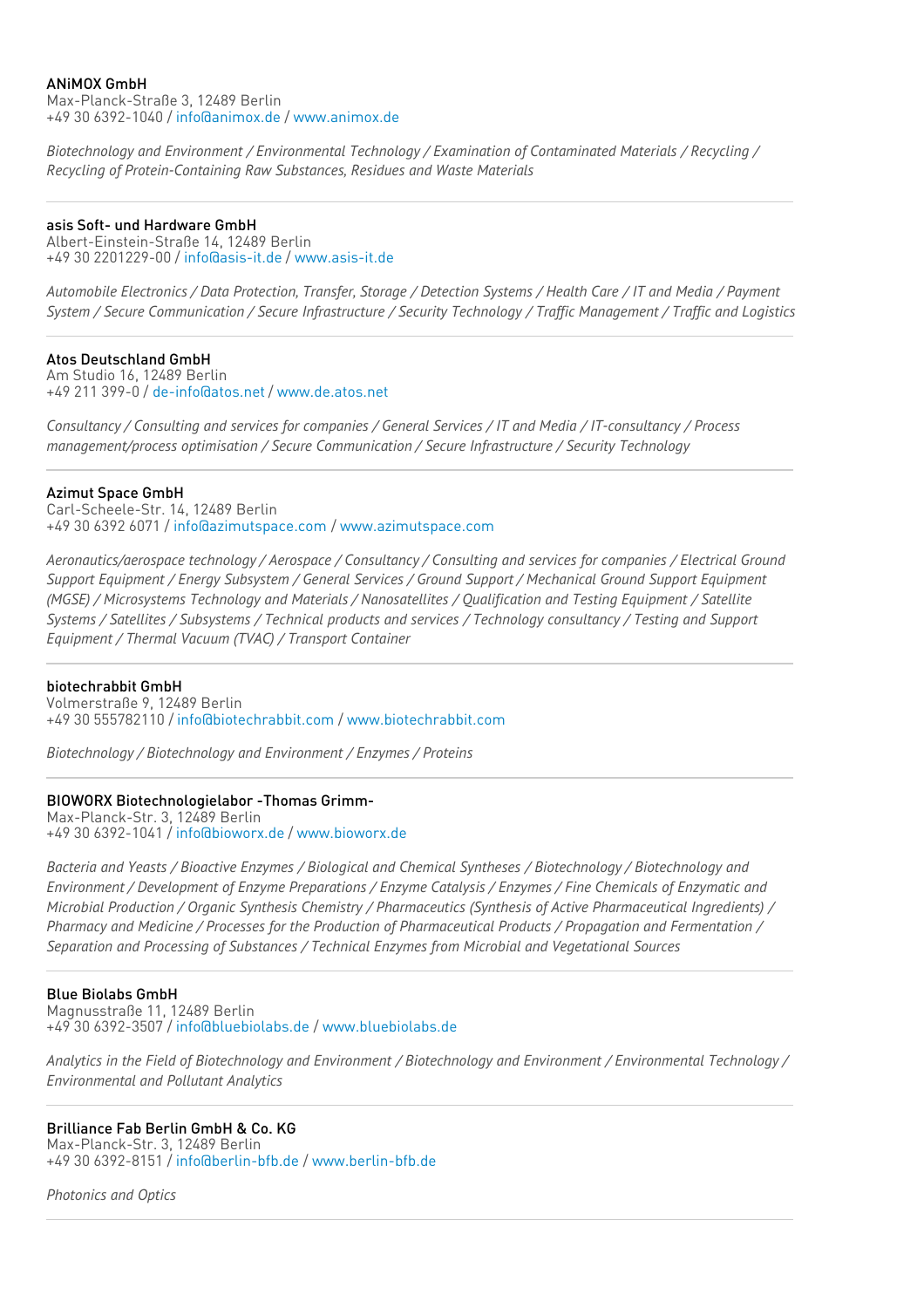#### budatec GmbH - Headquarters

Melli-Beese-Straße 28, 12487 Berlin +49 30 63224070 / [info@budatec.de](mailto:info@budatec.de) / [www.budatec.de](http://www.budatec.de)

*Microsystems Technology and Materials / Photonics and Optics / Renewable Energy & Photovoltaics*

## Bürkert GmbH & Co. KG | Vertriebscenter Berlin

Volmerstraße 10, 12489 Berlin +49 30 679717-0 / [info@burkert.com](mailto:info@burkert.com) / [www.burkert.de](http://www.burkert.de)

*Analytics in the Field of Photonics and Optics / Photonics and Optics / Sensors*

## CANLAS Laser Processing GmbH

Schwarzschildstrasse 12, 12489 Berlin +49 30 6392-6631 / [info@canlas.de](mailto:info@canlas.de) / [www.canlas.de](http://www.canlas.de)

Laser Amplifier / Laser Components / Laser Systems / Laser Technology / Marking / Material Processing / Photonics and *Optics / Solid-State Laser / Welding*

#### Chromicent GmbH

Johann-Hittorf-Strasse 8, 12489 Berlin +49 30 233289300 / [info@chromicent.de](mailto:info@chromicent.de) / [www.chromicent.de](http://www.chromicent.de)

*Analytics in the Field of Biotechnology and Environment / Biotechnology and Environment / Pharmacy and Medicine*

## Comitatus Software AG

Albert-Einstein-Str. 14, 12489 Berlin +49 30 21090850 / [info@comitatus.de](mailto:info@comitatus.de) / [www.comitatus.de](http://www.comitatus.de)

*IT and Media*

#### Controlware GmbH

Justus-von-Liebig-Straße 7, 12489 Berlin +49 30 670970 / [franziska.fink@controlware.de](mailto:franziska.fink@controlware.de) / [www.controlware.de](http://www.controlware.de)

Access Control and Surveillance / IT and Media / Industry 4.0 / Information Processing in a Disaster Situation / Network *Management / Product Identification / Secure Communication / Secure Infrastructure / Security Technology*

## Corning Optical Communications GmbH & Co.KG

Walther-Nernst-Str. 5, 12489 Berlin +49 30 2977204000 / [---](mailto:---) / [www.corning.com](http://www.corning.com)

*Air Pollution Control Technology / Corning Gorilla Glass / Glass Production/Glass Processing / Health / Material Production/Material Processing / Materials for Special Application Fields / Microsystems Technology and Materials / Optical Thin-Layer Coating / Thin-Layer LCD Glass*

#### CreativeQuantum GmbH

Am Studio 2, 12489 Berlin +49 30 2093-46605 / [kontakt@creative-quantum.eu](mailto:kontakt@creative-quantum.eu) / [www.creative-quantum.eu](http://www.creative-quantum.eu)

Analytics in the Field of Biotechnology and Environment / Biotechnology and Environment / Spectroscopy / Surface / *Structural Analysis*

## Cyano Biotech GmbH

Magnusstraße 11, 12489 Berlin +49 30 6392-4481 / [info@cyano-biotech.com](mailto:info@cyano-biotech.com) / [www.cyano-biotech.com](http://www.cyano-biotech.com)

Biological and Chemical Syntheses / Biotechnology / Biotechnology and Environment / Cyanobacteria / Fine Chemicals of *Enzymatic and Microbial Production / Propagation and Fermentation / Separation and Processing of Substances*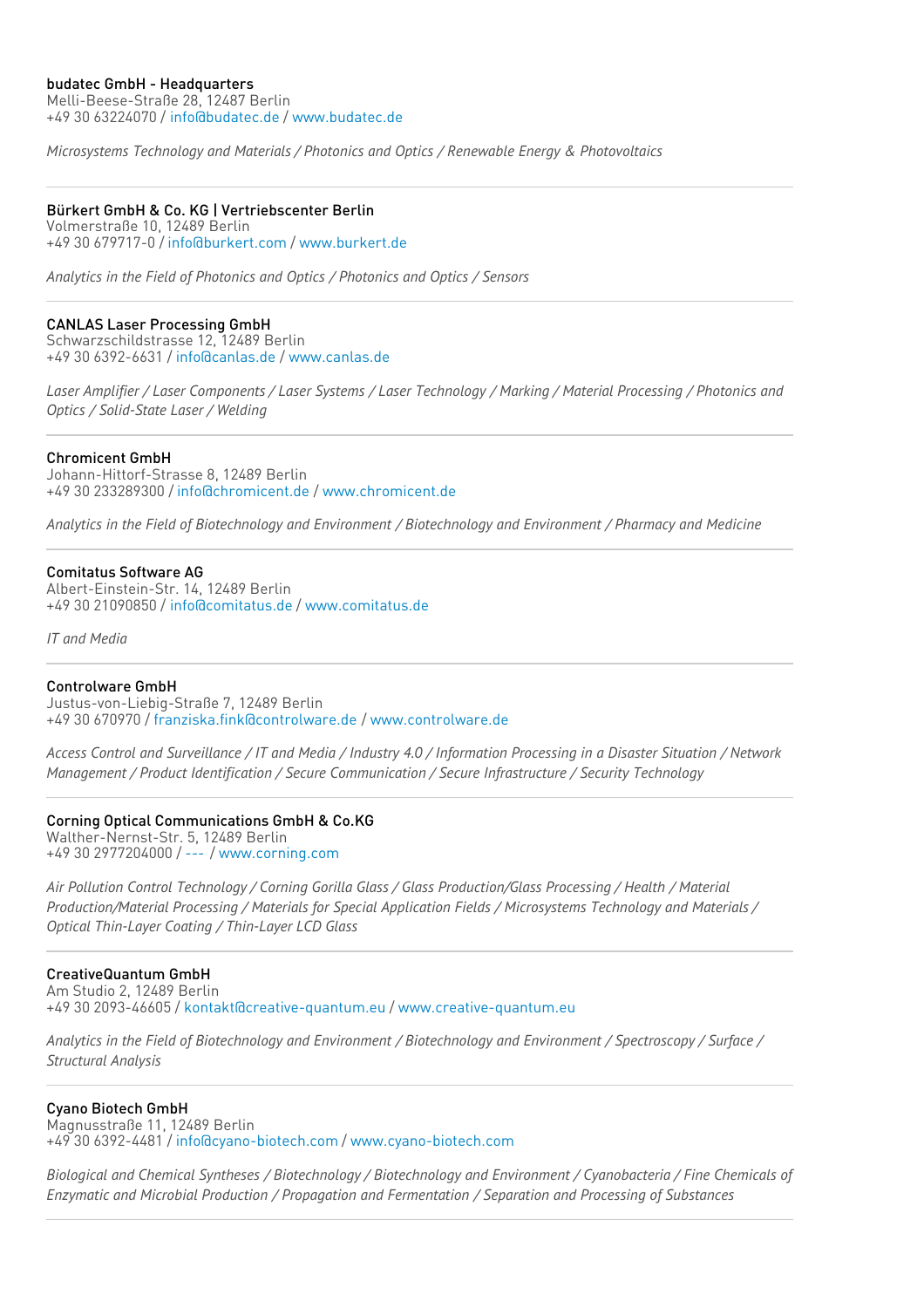## Dental Wings GmbH, Location Berlin

Karl-Ziegler-Straße 18, 12489 Berlin +49 30 6392-63410 / [office.berlin@dental-wings.com](mailto:office.berlin@dental-wings.com) / [www.dentalwings.com](http://www.dentalwings.com)

*General Services / IT and Media / Medical technology / Technical products and services*

#### Deutsches Zentrum für Luft- und Raumfahrt e.V. (DLR), Standort Berlin

Rutherfordstraße 2, 12489 Berlin +49 30 67055-639 / [melanie-konstanze.wiese@dlr.de](mailto:melanie-konstanze.wiese@dlr.de) / [www.dlr.de/Berlin](http://www.dlr.de/Berlin)

Aerospace / General Services / Microsystems Technology and Materials / Non-university Institutes / Satellites / Scientific *institutions / Subsystems / University institutions*

#### DHI WASY GmbH

Volmerstraße 8, 12489 Berlin +49 30 679998-0 / [mail@dhi-wasy.de](mailto:mail@dhi-wasy.de) / [www.dhigroup.de](http://www.dhigroup.de)

Ambient Intelligence / Big Data / Smart Data / Cloud Computing / Engineering and planning companies / General Services / IT and Media / Industry 4.0 / Information Processing in a Disaster Situation / Information Systems / Multimedia / *Security Technology / Simulation / Optimisation / Visual decision-making support*

#### DIGALOG Industrie-Mikroelektronik GmbH

Justus-von-Liebig-Str. 7, 12489 Berlin +49 30 46702-0 / [info@digalog.de](mailto:info@digalog.de) / [www.digalog.de](http://www.digalog.de)

*Electronics / Microsystems Technology and Materials / Microsystems/MEMS*

#### Dr.-Ing. Rainer Heyer Werkzeugtechnik GmbH

Barbara-McClintock-Straße 11, 12489 Berlin +49 30 6392-5190 / [info@dr-heyer.com](mailto:info@dr-heyer.com) / [www.dr-heyer.com](http://www.dr-heyer.com)

Coatings / Engineering and planning companies / Finishing / General Services / Hard Material Coatings / Material *Production/Material Processing / Mechanical and plant engineering / Metal processing / Microsystems Technology and* Materials / Surface Treatment / Technical products and services / Tool/mold design and construction / Wear Protection *Coatings*

#### emolyzr GmbH | Humboldt-Universität zu Berlin

Rudower Chaussee 18, 12489 Berlin +49 163 6308940 / [hello@emolyzr.de](mailto:hello@emolyzr.de) / [www.emolyzr.de](http://www.emolyzr.de)

*Advertising & marketing / Consulting and services for companies / General Services*

#### Epimune GmbH

Rudower Chaussee 29, 12489 Berlin +49 30 6392-3499 / [info@epimune-dx.com](mailto:info@epimune-dx.com) / [www.epimune-dx.com](http://www.epimune-dx.com)

*Biotechnology and Environment / Diagnosis / Epigenetic Test / Pharmacy and Medicine*

#### Eurofins SOFIA GmbH

Rudower Chaussee 29, 12489 Berlin +49 30 67798560 / [SOFIA@eurofins.de](mailto:SOFIA@eurofins.de) / [www.eurofins.de/sofia](http://www.eurofins.de/sofia)

Analytics in the Field of Biotechnoloay and Environment / Anoraanic / Biotechnoloay and Environment / Environmental *and Pollutant Analytics / Organic / Water*

#### Eurofins Umwelt Ost GmbH, Niederlassung Berlin Rudower Chaussee 29, 12489 Berlin

+49 30 565908525 / [detleflewinsky@eurofins.de](mailto:detleflewinsky@eurofins.de) / [www.eurofins.de/umwelt/standorte/eurofins-umwelt-ost.aspx](http://www.eurofins.de/umwelt/standorte/eurofins-umwelt-ost.aspx)

Air / Analytics in the Field of Biotechnology and Environment / Anorganic / Biotechnology and Environment / Environmental Technology / Environmental and Pollutant Analytics / Ground / Organic / Recycling / Waste / Water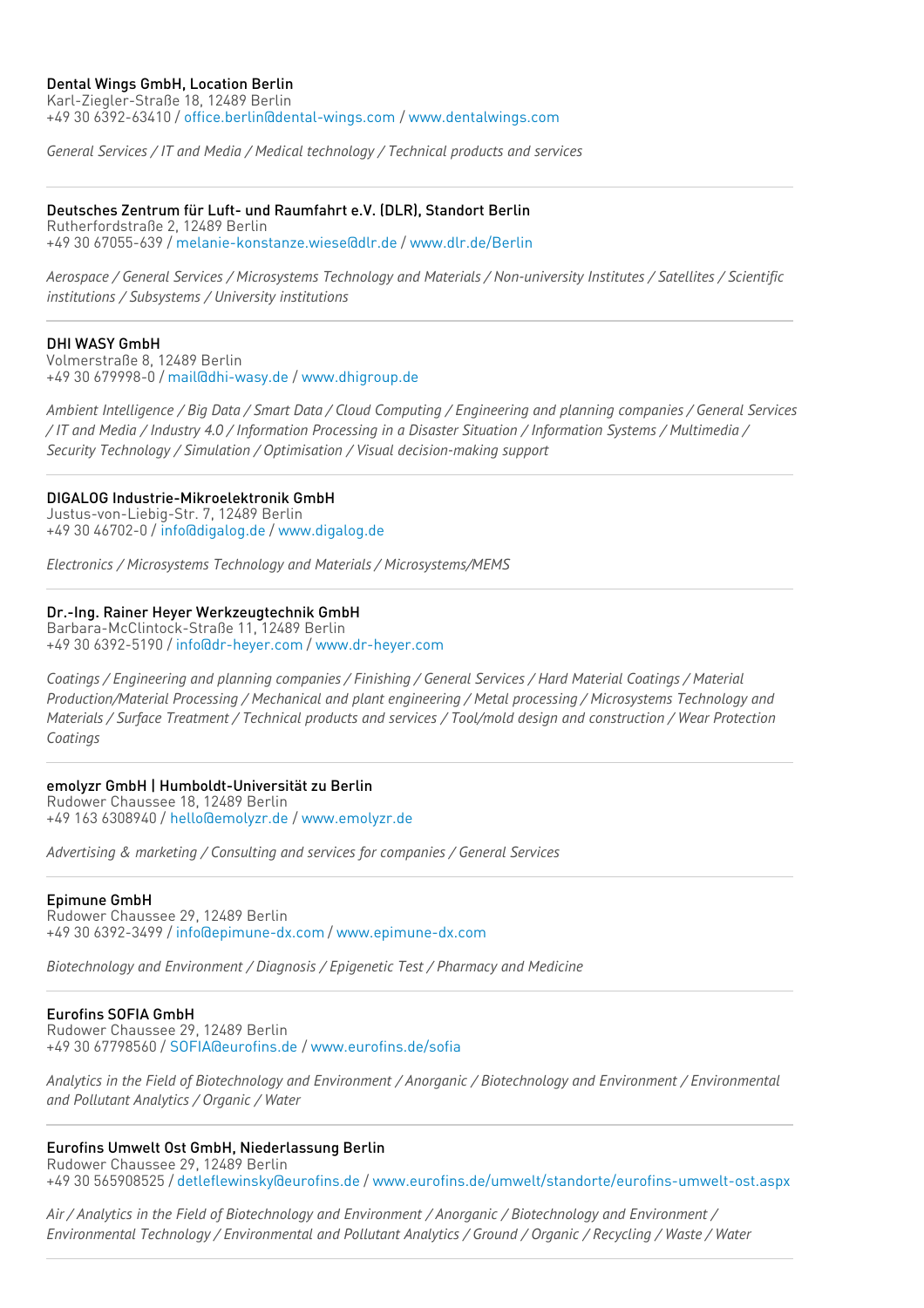# Ferdinand-Braun-Institut, Leibniz-Institut für Höchstfrequenztechnik (FBH)

Gustav-Kirchhoff-Straße 4, 12489 Berlin +49 30 6392-2626 / -2600 / [fbh@fbh-berlin.de](mailto:fbh@fbh-berlin.de) / [www.fbh-berlin.de](http://www.fbh-berlin.de)

Analytics in the Field of Photonics and Optics / Communication Technology / Fibre Optics / General Services / IR / Laser Metrology / Laser Systems / Laser Technology / Microwave Systems / Non-university Institutes / Optical Components / Other Processes / Performance Amplifier / Photonics and Optics / RAMAN (Raman Spectroscopy) / SESAM / Scientific *institutions / Semiconductor Laser / Special Light Sources / Spectroscopy/Spectrometry / Tunable Multi-Section Lasers / UV / University institutions*

Fraunhofer-Institut für Keramische Technologien und Systeme, Institutsteil Materialdiagnostik IKTS-MD, Projektbüro Berlin

Volmerstraße 9, 12489 Berlin [@](mailto:@) / [www.ikts.fraunhofer.de/de/institutsteil\\_material\\_diagnostik.html](http://www.ikts.fraunhofer.de/de/institutsteil_material_diagnostik.html)

*Analytics in the Fields of Micro Systems Technology (MST) & Materials / Microsystems Technology and Materials*

FUSS-EMV Ing. Max Fuss GmbH & Co. KG Johann-Hittorf-Straße 6, 12489 Berlin +49 30 6331319-110 / [info@fuss-emv.de](mailto:info@fuss-emv.de) / [www.fuss-emv.de](http://www.fuss-emv.de)

*Electronics / Microsystems Technology and Materials / Renewable Energy & Photovoltaics*

GENETEK BIOPHARMA GmbH Schwarzschildstraße 6, 12489 Berlin +49 30 6392-7050 / [info@genetek.de](mailto:info@genetek.de) / [www.genetek.de](http://www.genetek.de)

*Biotechnology / Biotechnology and Environment*

GenoSynth GmbH Magnusstr. 11, 12489 Berlin

+49 151 510 34341 / [info@genosynth.com](mailto:info@genosynth.com) / [www.genosynth.com](http://www.genosynth.com)

*Biotechnology and Environment*

## GESAA Service GmbH

Johann-Hittorf-Straße 6, 12489 Berlin +49(0)30 633 1319 323 / [personal@gesaa.de](mailto:personal@gesaa.de) / [www.gesaa.de](http://www.gesaa.de)

Automation Technology / Components / Electronics / General Services / Job service, personnel leasing / Jobs & personnel / *Microsystems Technology and Materials / Microsystems/MEMS / Programmable Logic Controller*

GFaI Gesellschaft zur Förderung angewandter Informatik e.V. Volmerstraße 3, 12489 Berlin

+49 30 814563-300 / [info@gfai.de](mailto:info@gfai.de) / [www.gfai.de](http://www.gfai.de)

Access Control and Surveillance / Ambient Intelligence / Habitation in the Future / IT and Media / Industry 4.0 / Information Processing in a Disaster Situation / Secure Infrastructure / Security Technology / Simulation / Optimisation / *Simulation of Dangerous Situations / Traffic Control / Traffic and Logistics*

GNF Gesellschaft zur Förderung der naturwissenschaftlich-technischen Forschung in Berlin-Adlershof e. V. Volmerstraße 7 B, 12489 Berlin +49 30 6392-4802 / [mail@gnf-berlin.de](mailto:mail@gnf-berlin.de) / [www.gnf-berlin.de](http://www.gnf-berlin.de)

*Biotechnology and Environment / Environmental Technology / The Resource of Water / Water Processing*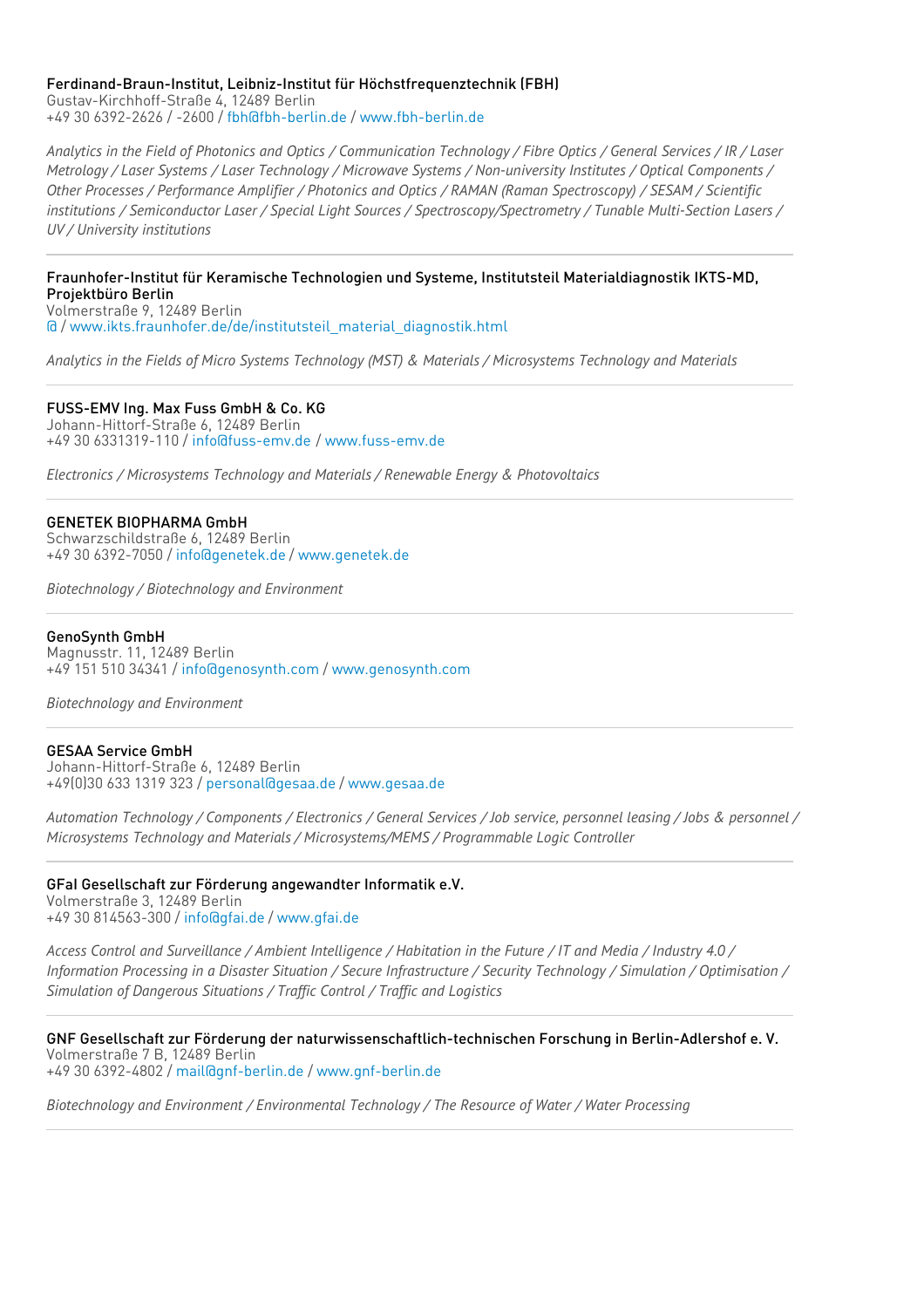#### Greateyes GmbH

Justus-von-Liebig-Straße 2, 12489 Berlin +49 30 912075-250 / [info@greateyes.de](mailto:info@greateyes.de) / [www.greateyes.de](http://www.greateyes.de)

*CCD, EMCCD, ICCD Detectors / Inspection / Inspection Systems / Modules - Electroluminescence / Modules -* Photoluminescence / Optical Quality Control for Wafer/Solar Cells / Photonics and Optics / Photovoltaics / Renewable Energy & Photovoltaics / Sensors / Solar Cells - Electroluminescence / Solar Cells - Photoluminescence / Solar Collectors / *Thin-Layer Photovoltaics / Wafer-Based Photovoltaics / X-Ray Detectors*

# greencore Science GmbH & Co. KG

Rudower Chaussee 29, 12489 Berlin +49 162 4244511 / [info@greencore.io](mailto:info@greencore.io) / [www.greencore.io](http://www.greencore.io)

*IT and Media*

## Helmholtz-Zentrum Berlin für Materialien und Energie GmbH, Elektronenspeicherring BESSY II

Albert-Einstein-Straße 15, 12489 Berlin +49 30 8062-0 / [info@helmholtz-berlin.de](mailto:info@helmholtz-berlin.de) / [www.helmholtz-berlin.de](http://www.helmholtz-berlin.de)

*General Services / Non-university Institutes / Renewable Energy & Photovoltaics / Scientific institutions / University institutions*

## Hofmann & Sommer GmbH & Co. KG, Büro Berlin

Johann-Hittorf-Straße 8, 12489 Berlin +49 30 6392-2901 / [kontakt@hofmannundsommer.de](mailto:kontakt@hofmannundsommer.de) / [www.hofmannundsommer.de](http://www.hofmannundsommer.de)

*Biotechnology and Environment / Pharmacy and Medicine*

## Humboldt-Universität zu Berlin | Geographisches Institut

Rudower Chaussee 16, 12489 Berlin +49 30 2093-9301 / [direktor.geographie@geo.hu-berlin.de](mailto:direktor.geographie@geo.hu-berlin.de) / [www.geographie.hu-berlin.de](http://www.geographie.hu-berlin.de)

*General Services / Scientific institutions / University Institutions / University institutions*

# Humboldt-Universität zu Berlin | Institut für Chemie

Brook-Taylor-Straße 2, 12489 Berlin +49 30 2093-7280 / [dirchem@chemie.hu-berlin.de](mailto:dirchem@chemie.hu-berlin.de) / [www.chemie.hu-berlin.de](http://www.chemie.hu-berlin.de)

*General Services / Scientific institutions / University Institutions / University institutions*

## Humboldt-Universität zu Berlin | Institut für Informatik

Rudower Chaussee 25, 12489 Berlin +49 30 2093-3078 / [direktor@informatik.hu-berlin.de](mailto:direktor@informatik.hu-berlin.de) / [www.informatik.hu-berlin.de](http://www.informatik.hu-berlin.de)

*General Services / Scientific institutions / University Institutions / University institutions*

# Humboldt-Universität zu Berlin | Institut für Mathematik

Rudower Chaussee 25, 12489 Berlin +49 30 2093-2336 / [gid@math.hu-berlin.de](mailto:gid@math.hu-berlin.de) / [www.mathematik.hu-berlin.de](http://www.mathematik.hu-berlin.de)

*General Services / Scientific institutions / University Institutions / University institutions*

## Humboldt-Universität zu Berlin | Institut für Physik

Newtonstraße 15, 12489 Berlin +49 30 2093-7600 / [idir@physik.hu-berlin.de](mailto:idir@physik.hu-berlin.de) / [www.physik.hu-berlin.de](http://www.physik.hu-berlin.de)

*General Services / Scientific institutions / University Institutions / University institutions*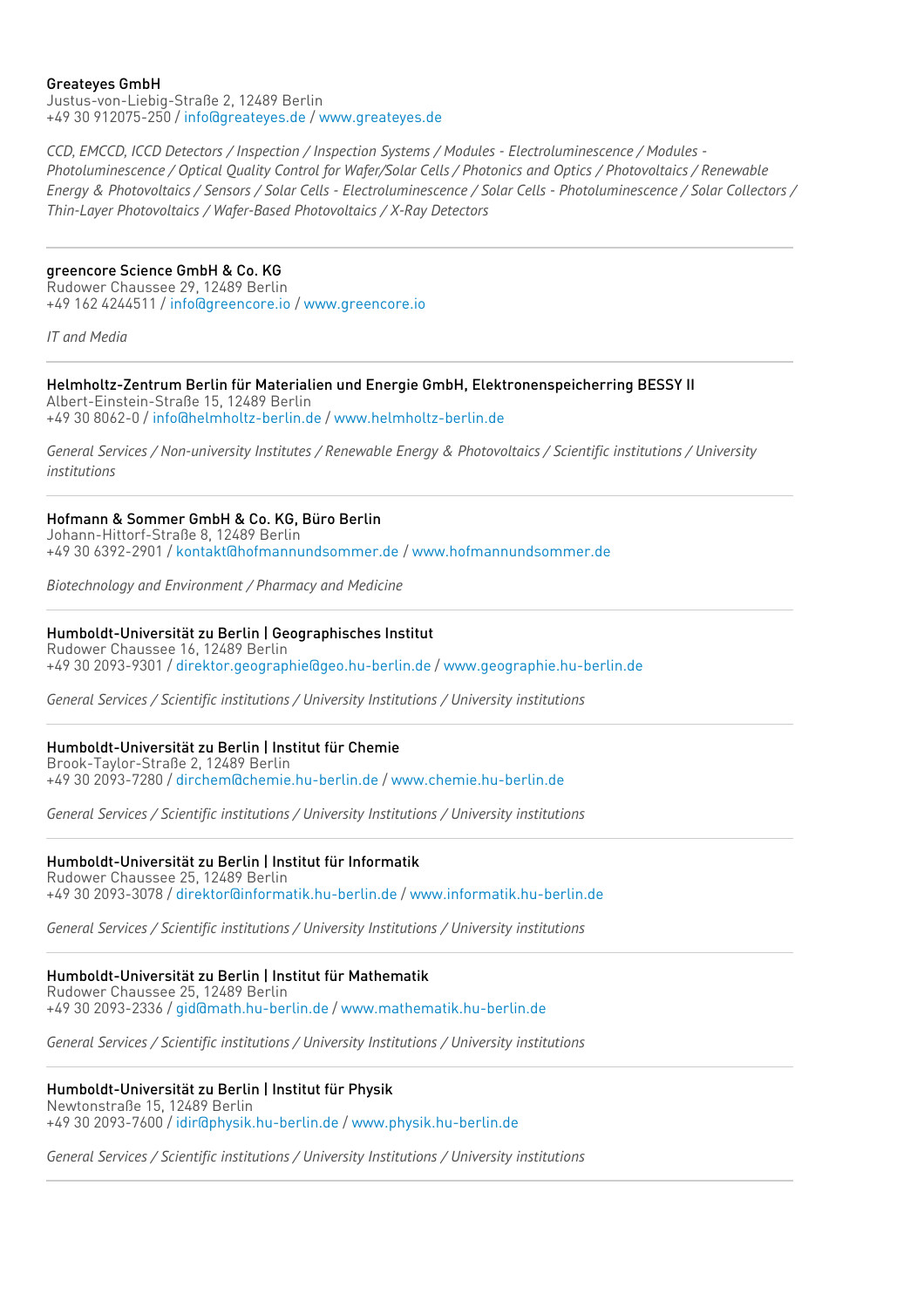*General Services / Scientific institutions / University Institutions / University institutions*

## ICE Gateway GmbH

Am Studio 2, 12489 Berlin +49 30 6392-80416 / [info@ice-gateway.com](mailto:info@ice-gateway.com) / [www.ice-gateway.com](http://www.ice-gateway.com)

Ambient Intelligence / Big Data / Smart Data / Cloud Computing / Detection Systems / Digital Society / IT and Media / *Industry 4.0 / Information Systems / Machine-to-Machine-Based Sensors / Microsystems Technology and Materials / Microsystems/MEMS / Multimedia / Network Management / Secure Communication / Secure Infrastructure / Security* Technology / Sensors / Traffic Control / Traffic Management / Traffic and Logistics / Visual decision-making support / Web *Design*

iffm Institut für Facility Management GmbH

Volmerstraße 9, 12489 Berlin +49 30 44341188 / [wolfgang.schmahl@iffm.eu](mailto:wolfgang.schmahl@iffm.eu) / [www.iffm.eu](http://www.iffm.eu)

Access Control and Surveillance / Ambient Intelligence / Automatic Rescue Systems / Digital Society / IT and Media / *Secure Communication / Secure Infrastructure / Security Technology*

## IFS Design UG

Albert-Einstein-Straße 14, 12489 Berlin +49 30 6392-1192 / [ifs.designatelier@t-online.de](mailto:ifs.designatelier@t-online.de) / [www.ifs-designatelier.de](http://www.ifs-designatelier.de)

Audio & Design / Driver Assistance Systems / IT and Media / Multimedia / Traffic and Logistics / Web Design

IGAFA Initiativgemeinschaft Außeruniversitärer Forschungseinrichtungen in Adlershof e. V. Rudower Chaussee 17, 12489 Berlin +49 30 6392-3583 / [igafa@igafa.de](mailto:igafa@igafa.de) / [www.igafa.de](http://www.igafa.de)

*General Services / Scientific institutions*

IGEA - Ingenieurgesellschaft für Erschließungs- und Anlagen-Planung mbH Albert-Einstein-Straße 16, 12489 Berlin +49 30 6392-6510 / [igea@igea-berlin.com](mailto:igea@igea-berlin.com) / [www.igea-berlin.com](http://www.igea-berlin.com)

Biogas Plants / Biogas plants / Biomass/Bioenergy / Building Industry/Construction Engineering / Energy & heating / Energy - heating - environment / Engineering and planning companies / General Services / Landfill Gas Processing Facilities / Photovoltaic plants / Photovoltaics / Planning & Funding / Renewable Energy & Photovoltaics / Solar *Collectors / Surface Construction*

Ingenieurbüro Lutz Werner Stromversorgungstechnik - Entwicklung und Service Schwarzschildstraße 1, 12489 Berlin +49 30 6392-3232 / [info@sa-we.de](mailto:info@sa-we.de) / [www.sa-we.de](http://www.sa-we.de)

Materials for Special Application Fields / Microsystems Technology and Materials / Plant Development / Repairs and *Maintenance / Traction Power Supply Technology*

## INNEO Solutions GmbH

Rudower Chaussee 29, 12489 Berlin +49 30 6392-3250 / [inneo@inneo.de](mailto:inneo@inneo.de) / [www.inneo.de](http://www.inneo.de)

Adaptive production systems / Consultancy / Consulting and services for companies / General Services / IT and Media / ITconsultancy / Industry 4.0 / Information Systems / Multimedia / Process management/process optimisation / Simulation / *Optimisation*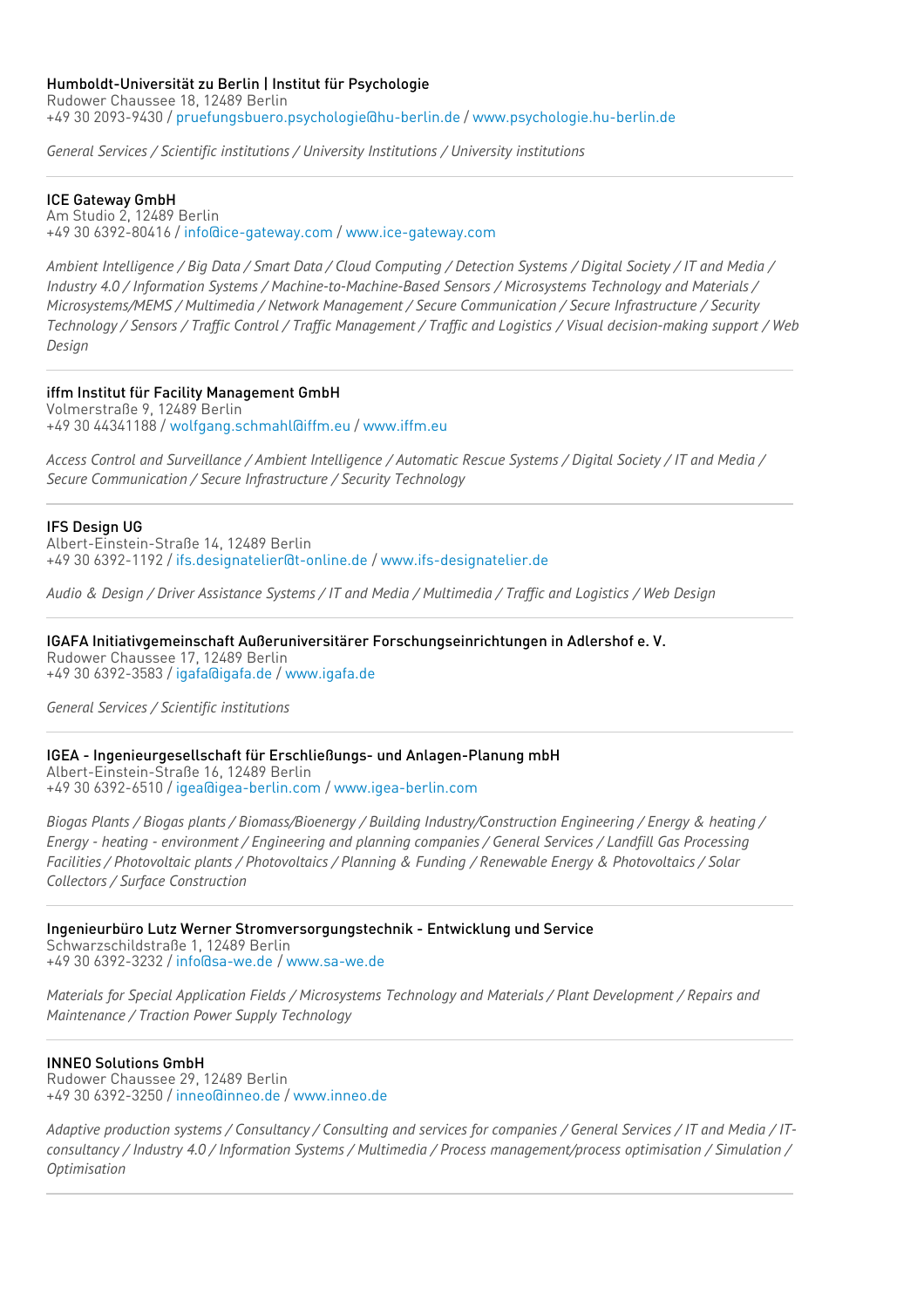#### Integrative Research Institute for the Sciences - IRIS Adlershof, Humboldt-Universität zu Berlin Zum Großen Windkanal 6, 12489 Berlin

+49 30 2093-7788 / [rabe@physik.hu-berlin.de](mailto:rabe@physik.hu-berlin.de) / [www.iris-adlershof.de](http://www.iris-adlershof.de)

*Anorganic Materials / Conventional Materials / General Services / Hybrid Materials / Microsystems Technology and Materials / Organic Materials / Scientific institutions / University institutions*

# IQ Technologies for Earth and Space GmbH

Ernst-Lau-Straße 5, 12489 Berlin +49 30 863230-500 / [info@iq-technologies.berlin](mailto:info@iq-technologies.berlin) / [www.iq-technologies.berlin](http://www.iq-technologies.berlin)

Aerospace / Detection Systems / IT and Media / Microsystems Technology and Materials / Radio Subsystem / Satellites / *Secure Communication / Security Technology / Subsystems / Traffic Management / Traffic and Logistics*

# IsoAnalysis UG (haftungsbeschränkt)

Volmerstr. 7B, 12489 Berlin +49 177 7554457 / [info@isoanalysis.de](mailto:info@isoanalysis.de) / [www.isoanalysis.de](http://www.isoanalysis.de)

Analysis / Analytics in the Field of Biotechnology and Environment / Anorganic / Biotechnology / Biotechnology and Environment / Environmental and Pollutant Analytics / Ground / Isotopes / Organic / Rocks / Waste / Water

#### it Matters Games UG (haftungsbeschränkt) Am Studio 2A, 12489 Berlin [info@itmattersgames.com](mailto:info@itmattersgames.com) / [www.itmattersgames.com](http://www.itmattersgames.com)

*Gaming Software / IT and Media / Multimedia*

## IUT Institut für Umwelttechnologien GmbH

Justus-von-Liebig-Straße 6, 12489 Berlin +49 30 9210086-32 / [info@iut-berlin.com](mailto:info@iut-berlin.com) / [www.iut-berlin.com](http://www.iut-berlin.com)

Air / Analysis / Analytics in the Field of Biotechnology and Environment / Anorganic / Biotechnology / Biotechnology and *Environment / Environmental and Pollutant Analytics / Isotopes / Organic*

## Laser Electronics LE GmbH

Carl-Scheele-Str. 16, 12489 Berlin [info@laser-electronics.com](mailto:info@laser-electronics.com) / [www.laser-electronics.com](http://www.laser-electronics.com)

*Laser Technology / Photonics and Optics*

#### Leibniz-Institut für Analytische Wissenschaften - ISAS - e. V., Institutsteil Berlin Schwarzschildstraße 8, 12489 Berlin

+49 231 1392-3530 / [info@isas.de](mailto:info@isas.de) / [www.isas.de](http://www.isas.de)

Analytics in the Field of Photonics and Optics / General Services / Non-university Institutes / Optical Emission *Spectroscopy / Photonics and Optics / Scientific institutions / Spectroscopy/Spectrometry / University institutions / Vibrational Spectroscopy*

## lesswire GmbH

Rudower Chaussee 30, 12489 Berlin +49 30 6392-8282 / [info@lesswire.com](mailto:info@lesswire.com) / [www.lesswire.com](http://www.lesswire.com)

Ambient Intelligence / Habitation in the Future / IT and Media / Industry 4.0 / Information Systems / Multimedia / Network Management / Secure Communication / Security Technology / Security and Service for Production Processes / Traffic *Management / Traffic and Logistics*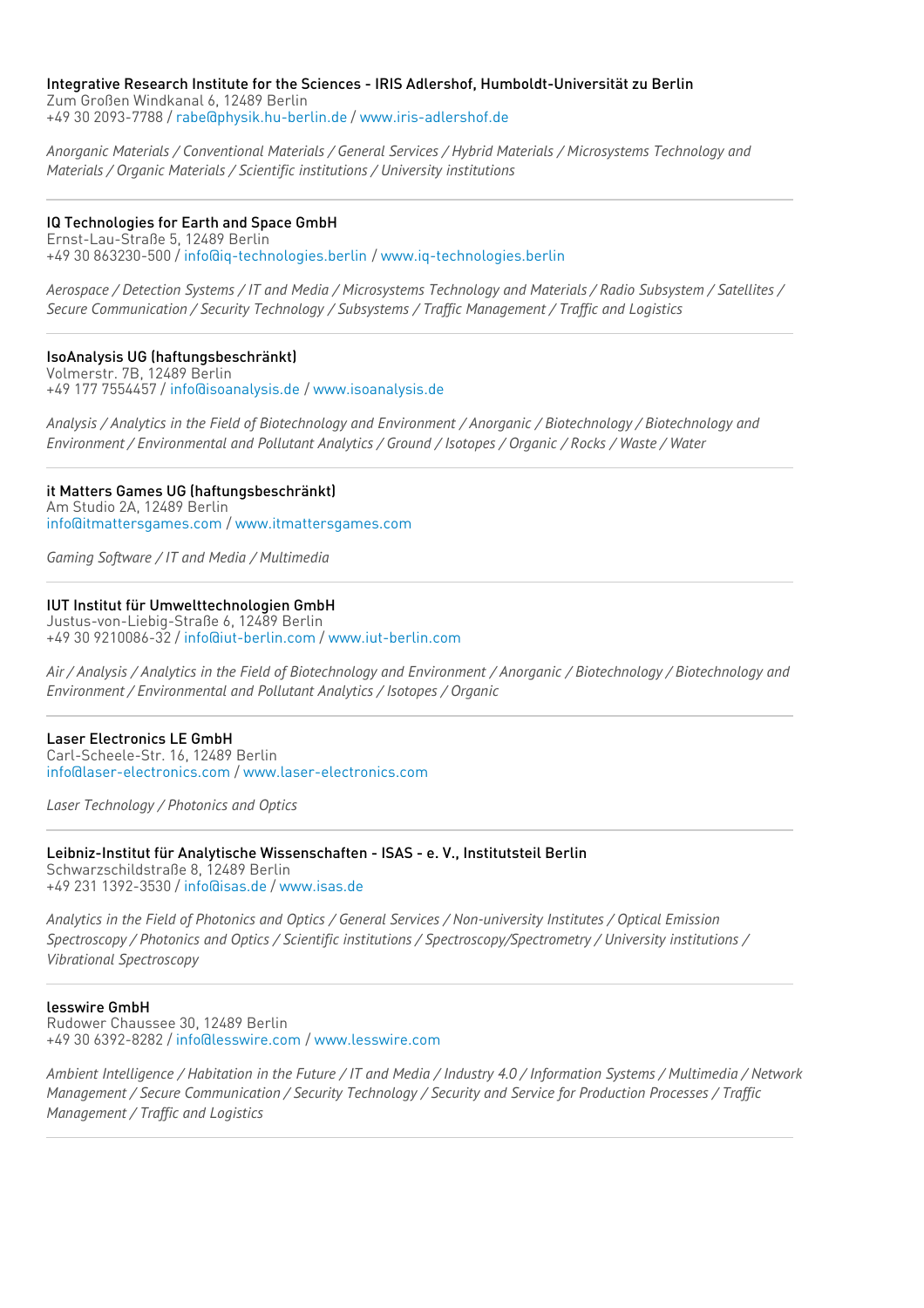## Life Radiopharma Berlin GmbH

Max-Planck-Straße 4, 12489 Berlin +49 30 6392-2491 / [@](mailto:@) / [www.liferadiopharma.com](http://www.liferadiopharma.com)

*Biotechnology / Biotechnology and Environment / Brachytherapy / Diagnosis / Isotopes / Pharmacy and Medicine / Positron Emission Tomography / Production / Therapy Technology*

## Limmer Laser GmbH

Schwarzschildstraße 1, 12489 Berlin +49 30 6392-5570 / [info@limmerlaser.de](mailto:info@limmerlaser.de) / [www.limmerlaser.de](http://www.limmerlaser.de)

Biomedical Optics / Gas / Laser Systems / Laser Technology / Photonics and Optics / Solid-State Laser / Surgical Laser *Systems / Ultra-Short Pulse Laser*

## mdc medical device certification GmbH

Albert-Einstein-Straße 14, 12489 Berlin +49 30 6392-8411 / [thomas.lippke@mdc-ce.de](mailto:thomas.lippke@mdc-ce.de) / [www.mdc-ce.de](http://www.mdc-ce.de)

*Health Care / IT and Media / IT-support for clinical processes / Therapeutic treatment for prevention*

## MedInnovation GmbH - ESR-Analyselabor

Groß-Berliner Damm 151, 12487 Berlin +49 30 720126-31 / [info@medinnovation.de](mailto:info@medinnovation.de) / [www.medinnovation.de](http://www.medinnovation.de)

*Analysis / Biotechnology / Biotechnology and Environment / Proteins*

## MeteoGroup Deutschland GmbH

Am Studio 20a, 12489 Berlin +49 30 60098-0 / [germany@meteogroup.com](mailto:germany@meteogroup.com) / [www.meteogroup.com](http://www.meteogroup.com)

Big Data / Smart Data / Driver Assistance Systems / General Services / IT and Media / Industry 4.0 / Information Processing in a Disaster Situation / Information Systems / Information services / Multimedia / Security Technology / Trade *& services / Traffic Control / Traffic Management / Traffic and Logistics / Weather services*

## MeteoIQ GmbH

Rudower Chaussee 17, 12489 Berlin +49 30 62937700 / [info@meteoiq.com](mailto:info@meteoiq.com) / [www.meteoiq.com](http://www.meteoiq.com)

Consulting and services for companies / General Services / Information services / Testing and surveys / Trade & services / *Weather services*

#### MMK - Metallbau & Mechanik Kuhrke Volmerstraße 13, 12489 Berlin

+49 30 6392-2075 / [mmk.kuhrke@t-online.de](mailto:mmk.kuhrke@t-online.de) /

*Lighting Technology / Material Production/Material Processing / Metal Working / Microsystems Technology and Materials / OLED Lighting Components / Photonics and Optics*

## Neurotronics GmbH

Albert-Einstein-Straße 14, 12489 Berlin +49 30 678252-10 / [mail@neurotronics.eu](mailto:mail@neurotronics.eu) / [www.neurotronics.eu](http://www.neurotronics.eu)

*Ambient Intelligence / Fitness and Wellness/Spa / Health Care / IT and Media*

## Nordprax IT Service GmbH

Rudower Chaussee 29, 12489 Berlin +49 30 473048-70 / [info@nordprax.de](mailto:info@nordprax.de) / [www.nordprax.de](http://www.nordprax.de)

Computer technology (hard- & software) / Data Protection, Transfer, Storage / General Services / Health Care / IT and *Media / IT-support for clinical processes / Software*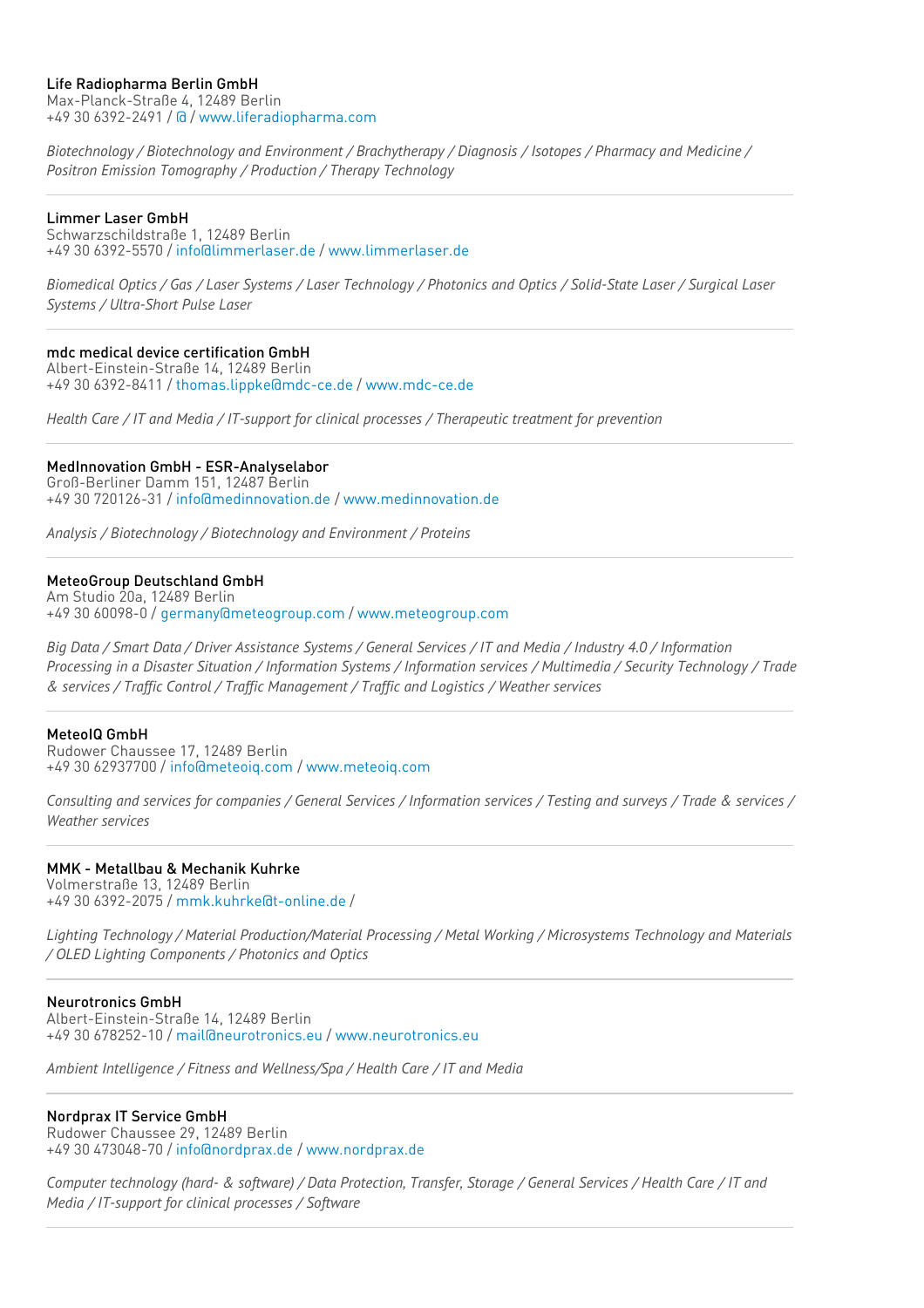## OptoMed Optomedical Systems GmbH

Rudower Chaussee 29, 12489 Berlin +49 30 6786633 / [info@optomed.de](mailto:info@optomed.de) / [www.optomed.de](http://www.optomed.de)

Biomedical Optics / Medical Imaging Systems and Diagnostic Systems / Photonics and Optics / Systems for Skin Disease *Therapy*

## Pangoon Development

Am Studio 2A, 12489 Berlin +49 151 22337775 / [briefkasten@pangoon.de](mailto:briefkasten@pangoon.de) / [pangoon.de](http://pangoon.de)

Audio & Design / Big Data / Smart Data / Cloud Computing / Digital media / Multimedia (Intenet) / General Services / IT *and Media / Industry 4.0 / Information Systems / Multimedia / Web Design / Web design and hosting*

## Pensatech Pharma GmbH

Volmerstrasse 7b, 12489 Berlin +49 30 63922943 / [info@pensatechpharma.com](mailto:info@pensatechpharma.com) / [www.pensatechpharma.com](http://www.pensatechpharma.com)

*Biotechnology and Environment / Pharmaceutics (Synthesis of Active Pharmaceutical Ingredients) / Pharmacy and Medicine*

## Physikalisch-Technische Bundesanstalt PTB

Magnusstraße 9, 12489 Berlin +49 30 3481-0 / [gerhard.ulm@ptb.de](mailto:gerhard.ulm@ptb.de) / [www.ptb.de](http://www.ptb.de)

Analytics in the Field of Photonics and Optics / General Services / Non-university Institutes / Photonics and Optics / *Scientific institutions / Spectroscopy/Spectrometry / University institutions*

#### Pokeshot GmbH

Rudower Chaussee 17, 12489 Berlin +49 30 6392-7730 / [info@pokeshot.com](mailto:info@pokeshot.com) / [www.pokeshot.com](http://www.pokeshot.com)

Adaptive production systems / Big Data / Smart Data / Cloud Computing / Co-Operation of Humans and Robots / Computer technology (hard- & software) / Consultancy / Consulting and services for companies / General Services / IT and Media / Industry 4.0 / Network Management / Product Identification / Security and Service for Production Processes / *Simulation / Optimisation / Social Software / Software / Virtual Production*

## Precision for Medicine GmbH

Barbara McClintock-Str. 6, 12489 Berlin +49 30 6392-3470 / [AP-EPI@precisionformedicine.com](mailto:AP-EPI@precisionformedicine.com) / [www.precisionformedicine.com](http://www.precisionformedicine.com)

*Biotechnology and Environment / Diagnosis / Epigenetic Test / Pharmacy and Medicine*

## PREVAC Präzisionsmechanik + Vakuum GmbH

Justus-von-Liebig-Straße 6, 12489 Berlin +49(0)30 6392 4461 / [info@prevac.de](mailto:info@prevac.de) / [www.prevac.de](http://www.prevac.de)

*Components / Construction of Containers for Radioactive Materials / Materials for Special Application Fields / Microsystems Technology and Materials / Microsystems/MEMS / Sensors*

## Proteome Factory AG

Magnusstraße 11, 12489 Berlin +49 30 20616265 / [info@proteomefactory.com](mailto:info@proteomefactory.com) / [www.proteomefactory.com](http://www.proteomefactory.com)

*Analysis / Biotechnology / Biotechnology and Environment / Proteins / Proteomics*

## QUARTIQ GmbH

Rudower Chaussee 29, 12489 Berlin +49 30 12084516 / [office@quartiq.de](mailto:office@quartiq.de) / [https://quartiq.de](http://https//quartiq.de)

*Communication Technology / Photonics and Optics*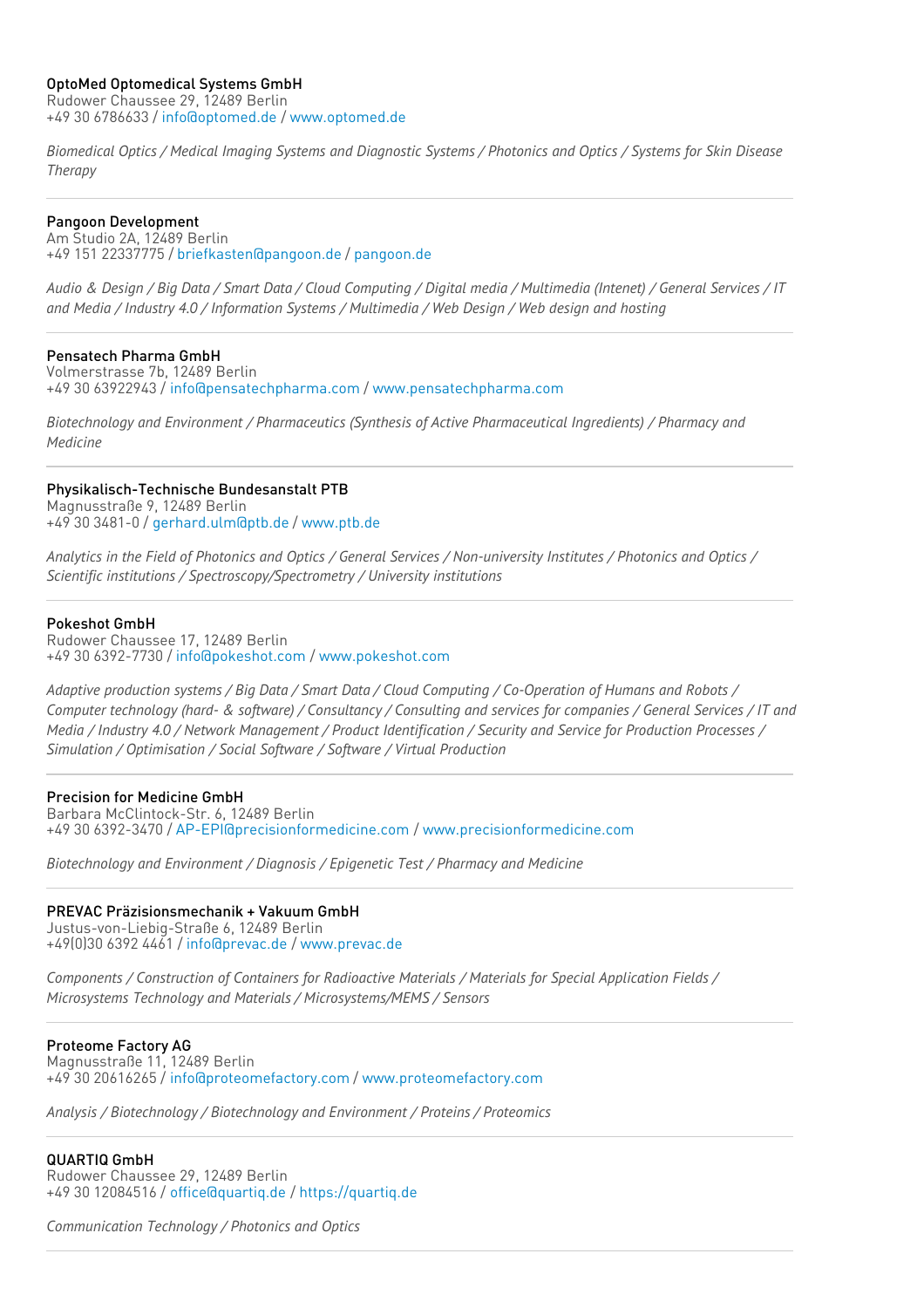## QUIBIQ Berlin GmbH

Albert-Einstein-Straße 16, 12489 Berlin +49 30 555 7014 - 0 / [berlin@quibiq.de](mailto:berlin@quibiq.de) / [www.quibiq.berlin](http://www.quibiq.berlin)

*IT and Media*

## Quintra Business Communication & Consulting GmbH

Rudower Chaussee 29, 12489 Berlin +49 30 6392-6600 / [quintra@quintra.de](mailto:quintra@quintra.de) / [www.quintra.de](http://www.quintra.de)

Ambient Intelligence / Big Data / Smart Data / Cloud Computing / Digital Society / Health Care / IT and Media / IT-support for clinical processes / Industry 4.0 / Multimedia / Network Management / Security and Service for Production Processes / *Web Design*

## RADIODATA GmbH

Newtonstr. 18, 12489 Berlin +49 30 75681-3 / [info@radiodata.biz](mailto:info@radiodata.biz) / [www.radiodata.eu](http://www.radiodata.eu)

*IT and Media*

## Resonic GmbH

Schwarzschildstr. 1, 12489 Berlin +49 30 726212790 / [info@resonic.de](mailto:info@resonic.de) / [www.resonic.de](http://www.resonic.de)

*General Services*

## Riedel Communications GmbH & Co. KG

Ernst-Augustin-Straße 12, 12489 Berlin +49 30 678261-0 / [Sales-Berlin@riedel.net](mailto:Sales-Berlin@riedel.net) / [www.riedel.net](http://www.riedel.net)

Ambient Intelligence / IT and Media / Secure Communication / Security Technology / Visual decision-making support

## Robotron Datenbank-Software GmbH

Albert-Einstein-Str. 16, 12489 Berlin +49 30 263929-2845 / [armin.auras@robotron.de](mailto:armin.auras@robotron.de) / [www.robotron.de](http://www.robotron.de)

Adaptive production systems / Big Data / Smart Data / Cloud Computing / IT and Media / Industry 4.0 / Information *Processing in a Disaster Situation / Product Identification / Security Technology / Simulation / Optimisation*

## Rohde & Schwarz Cybersecurity GmbH

Am Studio 3, 12489 Berlin +49 30 65884-222 / [cybersecurity@rohde-schwarz.com](mailto:cybersecurity@rohde-schwarz.com) / [www.rohde-schwarz.com/cybersecurity](http://www.rohde-schwarz.com/cybersecurity)

*IT and Media / Secure Communication / Secure Infrastructure / Security Technology*

# Rohde & Schwarz GmbH & Co. KG

Am Studio 3, 12489 Berlin +49 30 65891-122 / [@](mailto:@) / [www.rohde-schwarz.com](http://www.rohde-schwarz.com)

*IT and Media / Industry 4.0 / Network Management*

## Schulz-Electronic GmbH

Albert-Einstein-Straße 14, 12489 Berlin +49 30 820986-08 / [michael.neeb@schulz-electronic.de](mailto:michael.neeb@schulz-electronic.de) / [www.schulz-electronic.de](http://www.schulz-electronic.de)

Adaptive production systems / Ambient Intelligence / Automobile Electronics / Aviation Innovations / Current Converter / Customised Production / Electronic Components / Electronics / Habitation in the Future / IT and Media / Industry 4.0 / *Inverter / Microsystems Technology and Materials / Security and Service for Production Processes / Simulation of Dangerous Situations / Traffic and Logistics*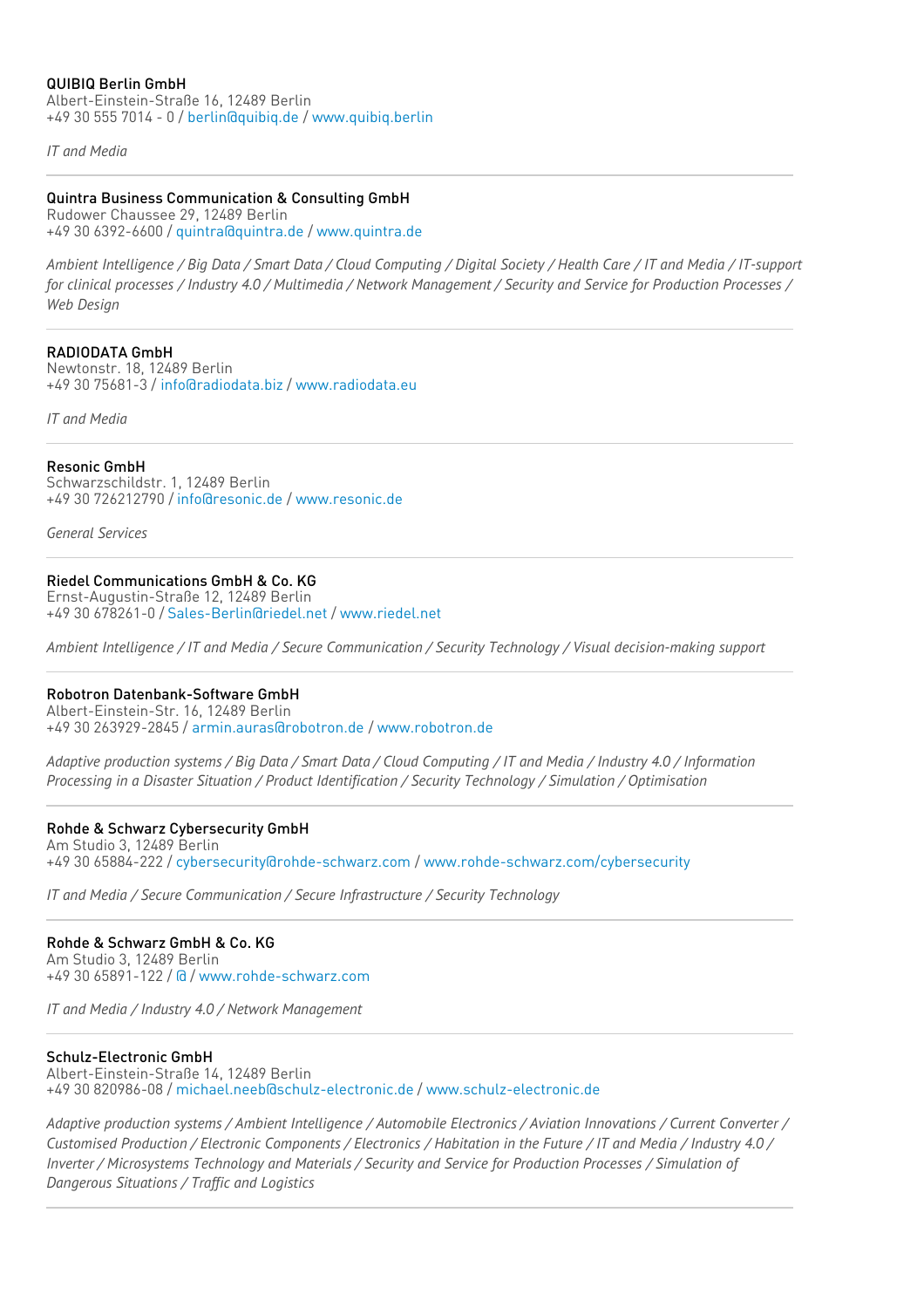## SENTECH Instruments GmbH

Schwarzschildstraße 2, 12489 Berlin +49 30 6392-5520 / [info@Sentech.de](mailto:info@Sentech.de) / [www.sentech.de](http://www.sentech.de)

Crystalline Solar Cells / Growing / Photovoltaics / Renewable Energy & Photovoltaics / Si / Thin-Layer Photovoltaics / *Wafer-Based Photovoltaics*

#### sglux GmbH

Richard-Willstätter-Str. 8, 12489 Berlin +49 30 53015211 / [welcome@sglux.de](mailto:welcome@sglux.de) / [www.sglux.de/](http://www.sglux.de/)

Analytics in the Fields of Micro Systems Technology (MST) & Materials / Measurement of UV Rays / Microsystems Technology and Materials / Microsystems/MEMS / Sensors / Spectroscopy / UV Photodiode / UV Radiometer / UV *Spectrometer*

#### SLM-Speziallabor für angewandte Mikrobiologie GmbH

Volmerstraße 7A, 12489 Berlin +49 30 6392-3885 / [slm@speziallabor.com](mailto:slm@speziallabor.com) / [www.speziallabor.com](http://www.speziallabor.com)

Air / Analytics in the Field of Biotechnology and Environment / Biotechnology and Environment / Environmental and *Pollutant Analytics / Ground / Organic*

#### TeCNeT Gesellschaft für TeleCooperate Network Systeme & Service mbH Wagner-Régeny-Str. 16, 12489 Berlin

+49 30 67198216 / [tecnet@tecnet.de](mailto:tecnet@tecnet.de) / [www.tecnet.de](http://www.tecnet.de)

Analytics in the Field of Biotechnology and Environment / Biotechnology and Environment / Distribution / Hardware and Device Construction / Health Care / IT and Media / IT-support for clinical processes / Industry 4.0 / Network Management / *Secure Communication / Security Technology / Therapeutic treatment for prevention*

## Think3DDD GbR c/o IM.PULS Coworking Space

Rudower Chaussee 17, 12489 Berlin +49 (0)152 36652844 / [info@think3ddd.de](mailto:info@think3ddd.de) / [www.think3ddd.de](http://www.think3ddd.de)

Biotechnology and Environment / General Services / Medical technology / Pharmacy and Medicine / Technical products *and services*

#### TRIOPTICS Berlin GmbH

Schwarzschildstraße 12, 12489 Berlin +49 30 6392-3456 / [info@trioptics-berlin.com](mailto:info@trioptics-berlin.com) / [www.trioptics-berlin.com](http://www.trioptics-berlin.com)

Analytics in the Field of Photonics and Optics / Interferometer / Interferometer Software / Photonics and Optics / Software *Optical Systems / Surface/Structural Analysis*

## Unigea Solar Projects GmbH

Johann-Hittorf-Straße 8, 12489 Berlin +49 30 6392-6790 / [info@unigea-sp.com](mailto:info@unigea-sp.com) / [www.unigea-sp.com](http://www.unigea-sp.com)

*Hydrogen Technology / Photovoltaics / Renewable Energy & Photovoltaics / Solar Collectors*

## Uwe Steingross Feinmechanik GmbH & Co.KG

Barbara-McClintock-Straße 9, 12489 Berlin +49 30 65470888 / [office@steingross.de](mailto:office@steingross.de) / [www.steingross.de](http://www.steingross.de)

Finishing / Material Production/Material Processing / Metal Working / Microsystems Technology and Materials / Milling / *Surface Treatment / Turning*